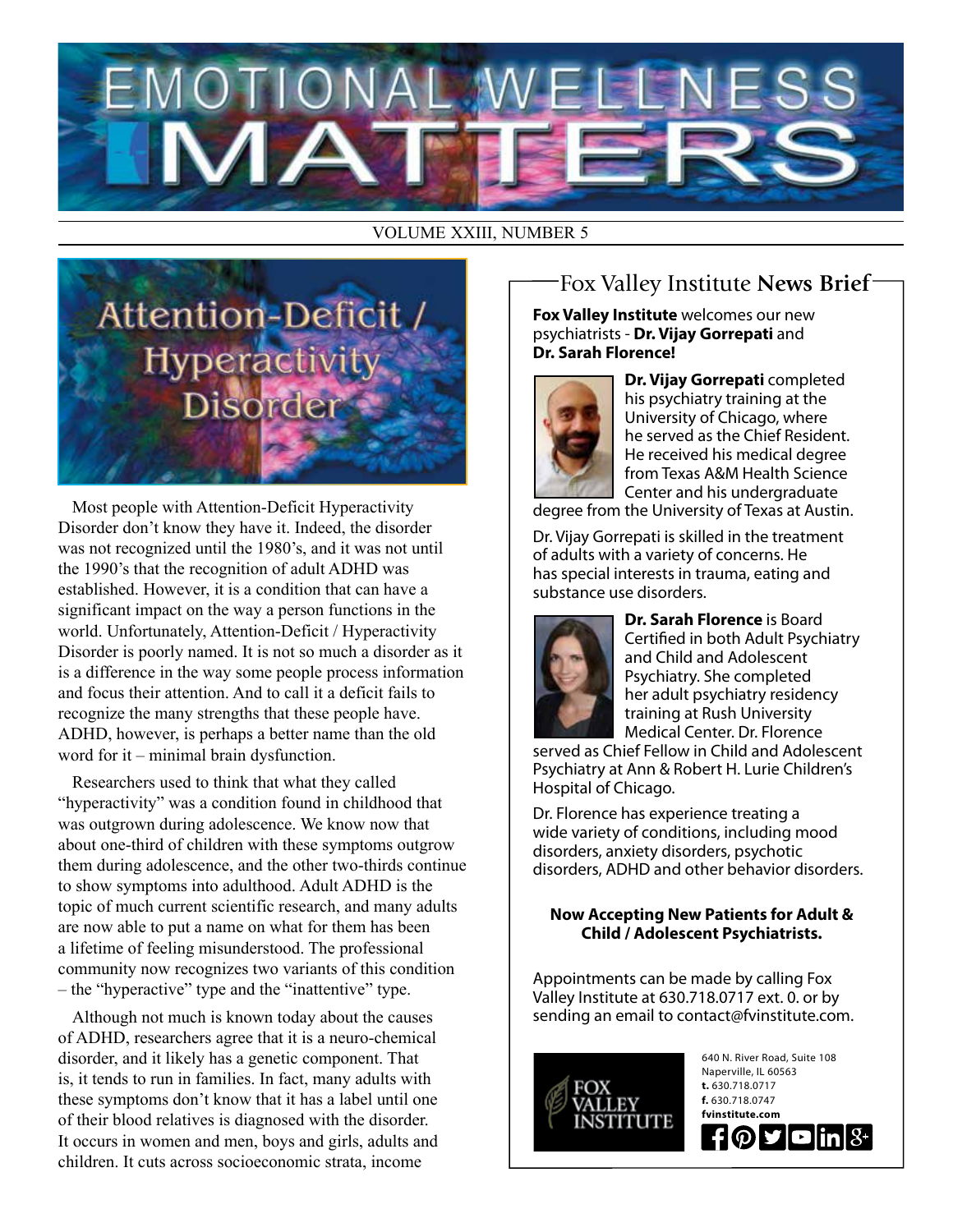levels, educational levels, and levels of intelligence. It is not the same as a learning disability, dyslexia, or a language disability, and it is certainly not associated with low intelligence. Poor parenting, early trauma, labeling, or other psychological factors do not cause ADHD. There may be, however, significant psychological problems that develop from growing up with the disorder.

## The ADHD Experience

Think of ADHD as the inability to turn off stimuli. Most of us are able to block out information from our environment, and this keeps us from becoming overwhelmed. For example, if we are trying to concentrate on a book, we tend to block out sounds from music or television in the background. If we are trying to listen to a teacher's lecture, we don't pay attention to what we see outside through the window. We tend to focus on one line of thought at the time to keep ourselves from becoming confused and chaotic. The person with ADHD, on the other hand, cannot turn off these external stimuli as well as most people (although they certainly block out most stimuli). Their lives become a struggle to filter out and manage the oversupply of information they have to deal with. What they are trying to do is to protect their sensitive inner selves. If the amount of information from their environment becomes overwhelming, they can become overstimulated. "Hyperactivity" is simply the response of the nervous system to an onslaught of stimulation.

### This brings us to the three defining symptoms of ADHD –

*Distractibility* – is usually associated with the "inattentive" type of attention deficiency. Rather than focusing on one thing, the mind wanders to different arenas. Daydreaming is one of the defining characteristics of ADHD. In conversation, the person may jump from topic to topic. In class, a student listening to a lecture suddenly finds herself looking out the window and then having fantasies about her upcoming summer vacation.

#### Other symptoms associated with distractibility include:

Inattentiveness to details A tendency to misplace belongings Difficulty in completing tasks once they are started Avoidance of tasks that require concentration Poor ability to plan Forgetfulness Disorganization

*Impulsivity* – is found in both types of attention deficit, the hyperactive and the inattentive type. Most of us have the ability to insert a thought between a stimulus and our response to the stimulus. That is, we are able to inhibit our responses by thinking things through. Although people with ADHD are able to inhibit their impulses most of the time, at times they feel overwhelmed with stimulation and they simply take action without thinking about the consequences. This is why people with ADHD are quickly aroused to anger.

#### Other traits associated with impulsivity include:

Poor interpersonal boundaries (e.g., intruding when somebody is speaking) Blurting out a response before a speaker is finished Difficulty in waiting for one's turn

*Hyperactivity or Excess Energy* – is found frequently in ADHD. It occurs when the nervous system is unable to cope with an oversupply of stimulation that cannot be controlled or filtered out. Rather than channeling this energy into daydreaming, the person stays connected to the energy and increases bodily activity.

#### Other indicators of hyperactivity include:

Fidgeting (playing with fingers, feet constantly moving, toe tapping) Restlessness Difficulty engaging in quiet activities A pressured need to talk

## Other Characteristics of ADHD

There are many other characteristics found in people with an attention deficit. (Most of us experience at least some of these in our day-to-day lives, so it is advisable not to conclude that you have ADHD if some of these items describe your behavior.) These include:

- 1• Problems managing your time (not giving yourself enough time for a task)
- 2• A tendency to take on too many tasks at the same time

**This newsletter is intended to offer general information only and recognizes that individual issues may differ from these broad guidelines. Personal issues should be addressed within a therapeutic context with a professional familiar with the details of the problems. ©2016 Simmonds Publications: 5580 La Jolla Blvd., 306, La Jolla, CA 92037 • Website ~ www.emotionalwellness.com**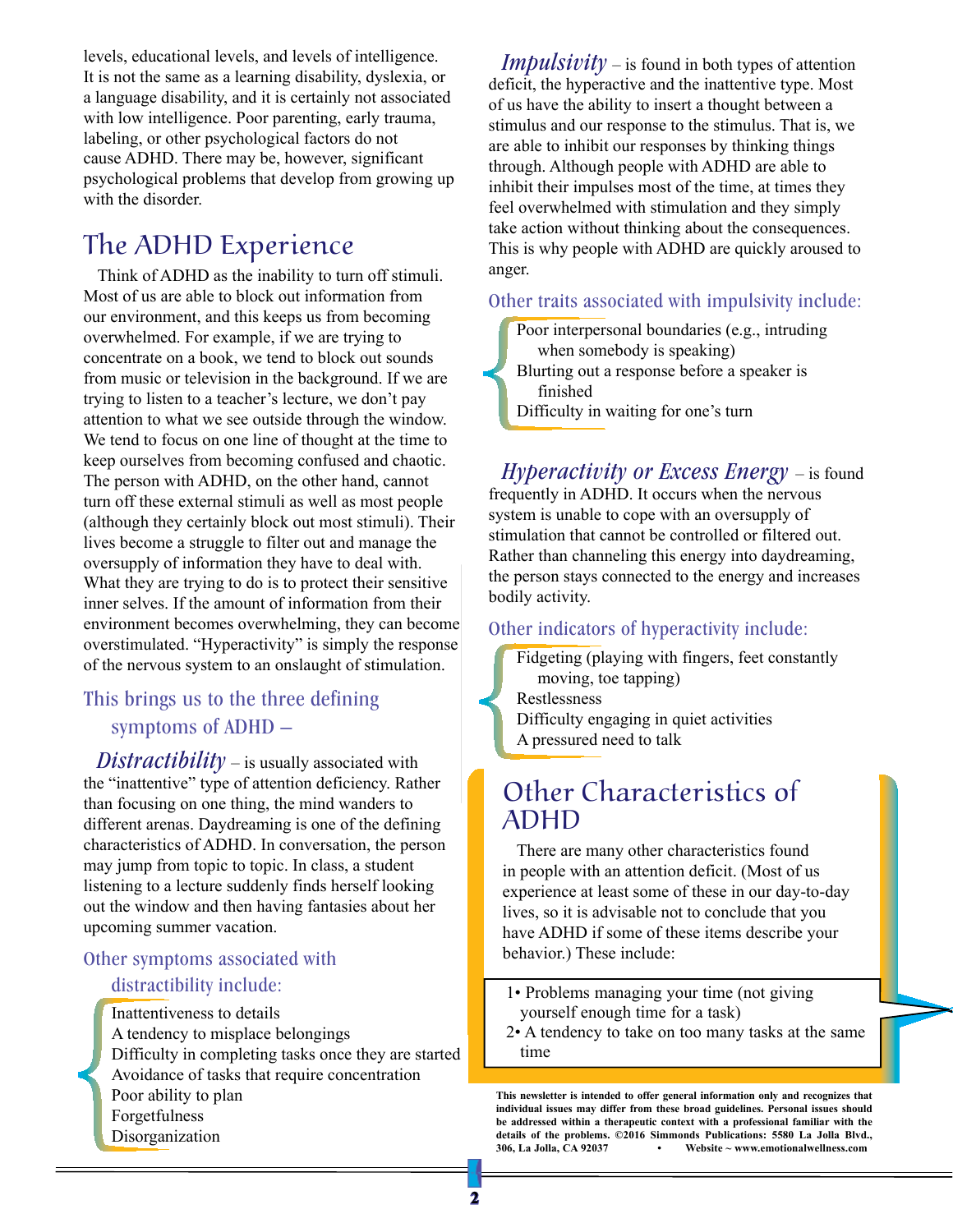It may seem that having ADHD is a negative experience, but this need not be the case. In fact, many creative people and well-known historical figures probably had an attention deficit. For example, it has been speculated that Albert Einstein, perhaps the greatest mind of the twentieth century, suffered from ADHD. He certainly had difficulty in his early school years, as do many people with ADHD. But he also had many of the positive qualities found in people with this disorder. For example, people with ADHD tend to be creative, energetic, talkative, socially aware, insightful, spontaneous, and enthusiastic. Once a person learns how to contain the symptoms that cause problems, the positive qualities can surface. In fact, with the proper treatment, people with ADHD can live productive, normal lives.

- 3• Difficulty in concentrating when reading or watching a movie
- 4• Problems managing finances and balancing a checkbook
- 5• Difficulty controlling temper
- 6• A history of underachievement and not meeting one's goals
- 7• A history of periodic depression starting in adolescence
- 8• Depending on other people to take care of life's details
- 9• Frequent moving and changing jobs
- 10• Difficulty with long-term relationships
- 11• A low tolerance for frustration
- 12• A tendency to stay up late and rise late
- 13• Losing track of the conversation when someone else is talking
- 14• Chronic procrastination
- 15• Frequently searching for high stimulation experiences
- 16• Hyperfocusing at times to compensate for difficulty in maintaining attention
- 17• A sense of insecurity
- 18• Problems with negative self-esteem
- 19• A tendency to worry
- 20• Mood swings, especially when not engaged in an activity
- 21• A tendency toward substance abuse (especially caffeine, cocaine or amphetamine)
- If you have many of these symptoms and are having difficulty in everyday living because of them, you might want to consider an assessment by a trained professional. Treatment for ADHD is generally effective and can have a highly positive effect on the quality of your life.

## Some Considerations in Dealing with ADHD

People who suffer from ADHD, through no fault of their own, often cause difficulty for other people. Their minds might wander during a conversation, they might blurt out remarks that are inappropriate to the situation, or they never show up on time for appointments. During childhood they might create difficulties for both parents and teachers, especially when their activity level is high. Schoolchildren with ADHD may daydream frequently in class or may have trouble following a logical line of thought. They put off working on assignments and then turn them in late or not at all. It is easy to understand why people with attention deficits invite anger from other people. Other people often label the sufferer mercilessly and do everything in their power to coerce more appropriate behavior. The ADHD sufferer is frequently treated in a thoughtless, and often brutal, manner by others.

People with ADHD are sensitive. They are highly aware and are bombarded daily with stimulation that they need to manage. Their goal is to protect their fragile inner lives. Life becomes a struggle to maintain a balance between the integrity of the inner world and the onslaught of stimuli from the external. This struggle is intensified when they must deal with negative feedback from other people. Thus, people with attention deficit disorders often have to deal with self-image issues and depression. They constantly hear feedback telling them that they are intrusive, out of control, or low achievers. They end up feeling lonely and isolated. As they internalize the negative messages they hear from others, they begin to feel that way about themselves.

Because of the negative way the world tends to treat them, people with attention deficits develop psychological problems, even though ADHD probably has biological causes. Fortunately, a trained professional therapist is able to work productively with clients on these issues in a safe and understanding setting. Once a person with attention problems makes the decision to find treatment, a more normal and easier life lies just ahead.